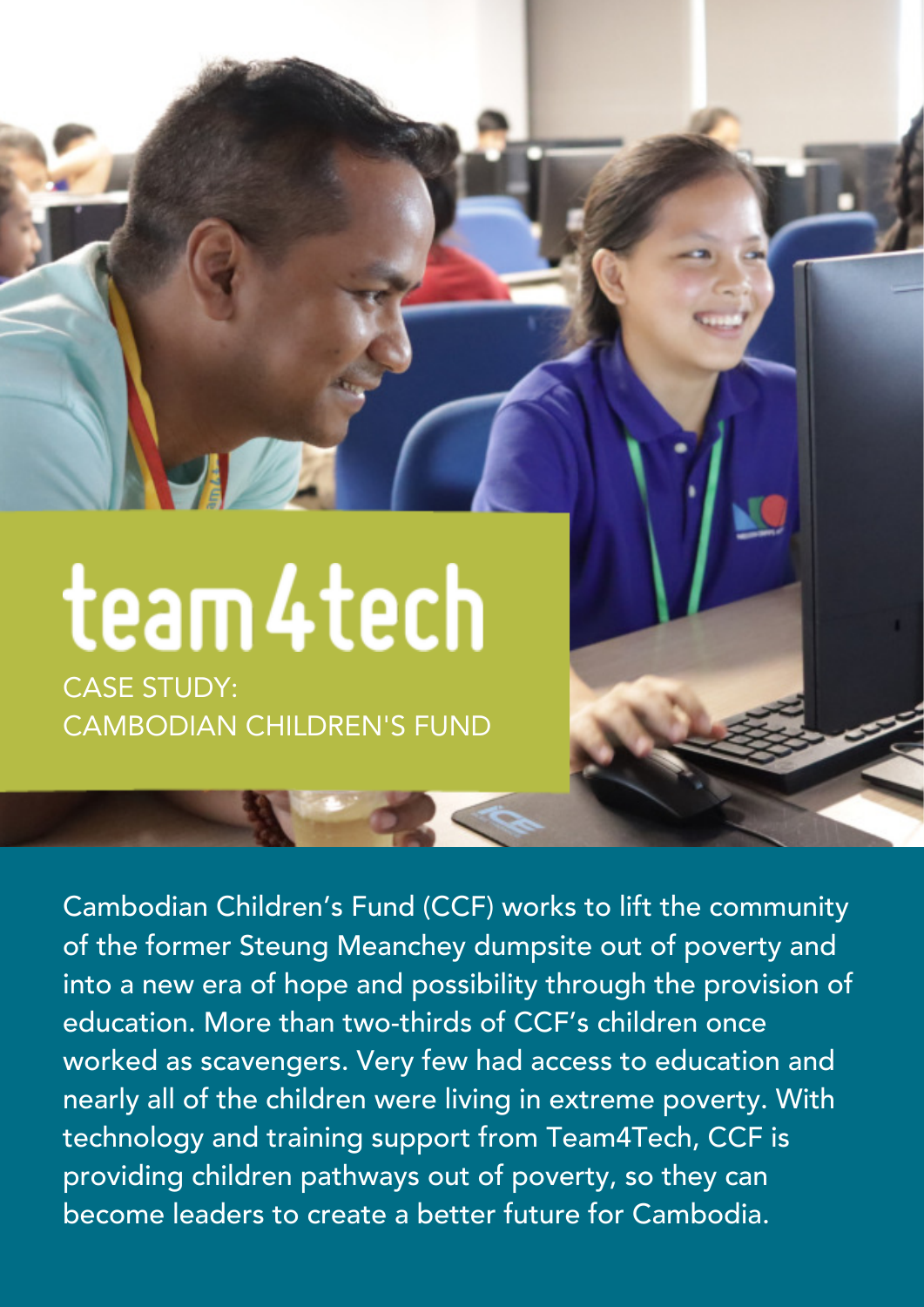Technology and training support from Team4Tech have supported Cambodian Children's Fund in building out a digital design curriculum benefited more than 2,000 CCF students. CCF is now sharing these education resources with the Ministry of Education and public schools.

#### CAPACITY BUILDING **STUDENT IMPACT**

- Team4Tech has provided more than \$300,000 in technology grants and pro bono consulting to support Cambodian Children's Fund digital transformation.
- Team4Tech supported CCF in building out a a digital design curriculum and training staff to become the first certified Adobe trainers in Cambodia.
- CCF has become a STEAM education leader for all of Cambodia – hosting and training public school teachers, publishing an opensource "Education Toolkit" that provides STEAM resources for teachers and students across the nation.

- Team4Tech's partnership has helped engage CCF students in STEAM and many are now pursuing STEAM education at the university level.
- Through the digital design curriculum that Team4Tech enabled, CCF students are developing skills in graphic design, animation and web design and gaining employment in higher-paying jobs at 3x the salary they would have otherwise.

### STUDENT HIGHLIGHT

Chanthavy, a CCF student, had graduated but returned to CCF to pursue the new digital arts curriculum enabled by Team4Tech. She worked as an intern at CCF for a year supporting digital art projects. She improved her portfolio and gained hands-on experience producing digital content. At the end of her internship, Chanthavy received high scores on her entrance exam and was accepted to a digital arts program. Chanthavy also inspired her younger sister to follow a similar path to pursue digital arts at the same school.

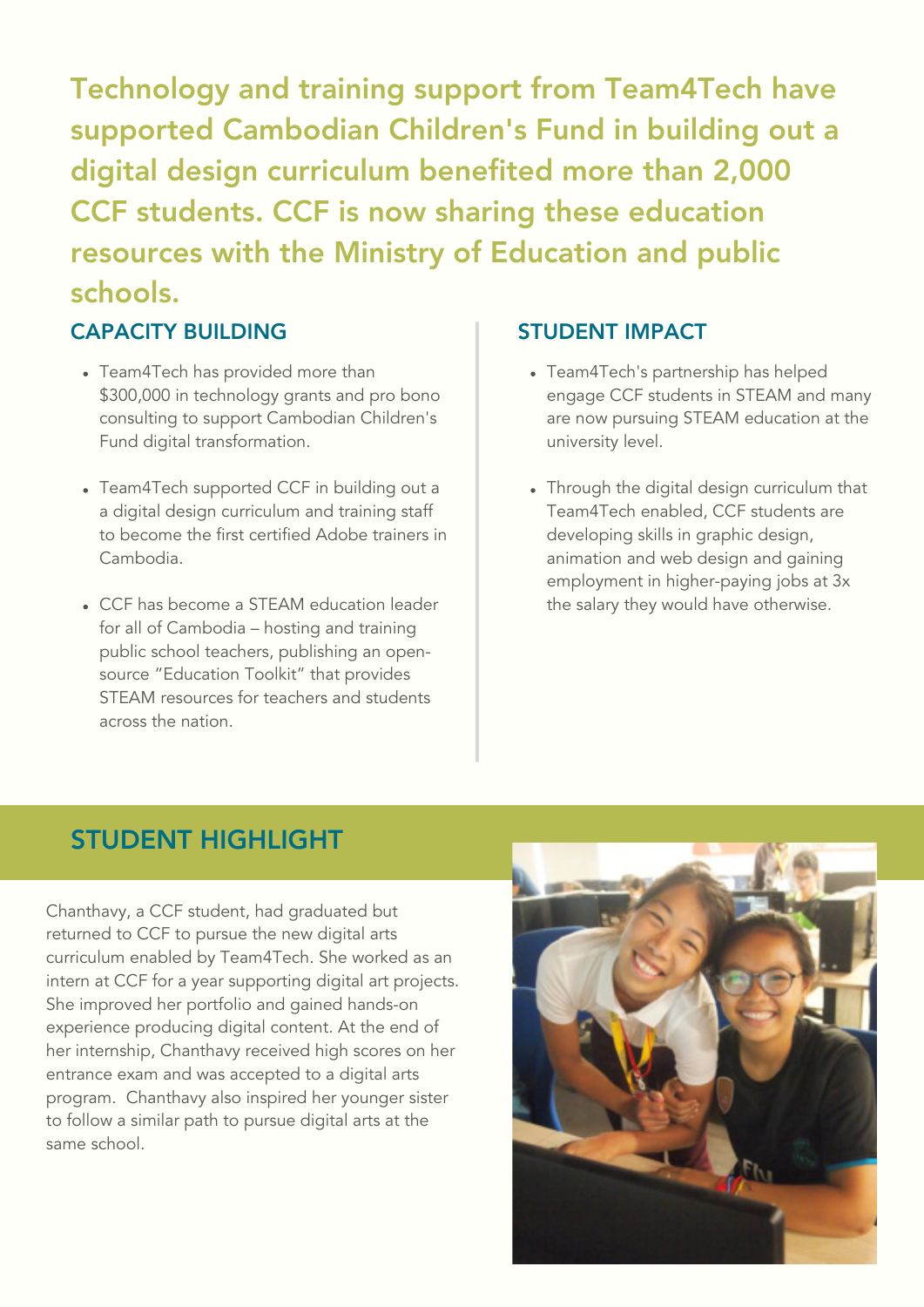

"Team4Tech has helped us broaden the scope of what we want to do. The funding and the training have allowed us to reach further. We're doing things that other schools, even schools in the US, aren't doing."

VANNAK HENG, EDUCATION PROGRAM COORDINATOR, CAMBODIAN CHILDREN'S FUND

Team4Tech initially partnered with Cambodian Children's Fund in 2019. Volunteer Team4Tech Fellows went to Cambodia to support CCF's education programs to advance the digital media skills of teachers and students. Team4Tech's corporate partner, Adobe, donated licenses for design software to CCF and the Fellows provided workshops to train teachers and students in these tools. The Team4Tech team worked with CCF staff, teachers, and students through introductory workshops on digital design software. Through the pandemic, Team4Tech Fellows remotely trained CCF's staff to become the first Adobe Certified Associates in Cambodia.

Team4Tech's technology grant funded tablets for students who are now digitally designing a mural for a girls' community center, animating announcements to address community issues, and filming public health videos shared by the local government during the pandemic. Team4Tech also enabled CCF to use technology to streamline organizational processes and set up a scalable collaboration platform so that staff and teachers are now able to work more effectively and efficiently. With Team4Tech projects supporting the Cambodian Children's Fund and the work of the Team4Tech Fellows, students are now gaining digital media skills to unlock educational and economic opportunities.